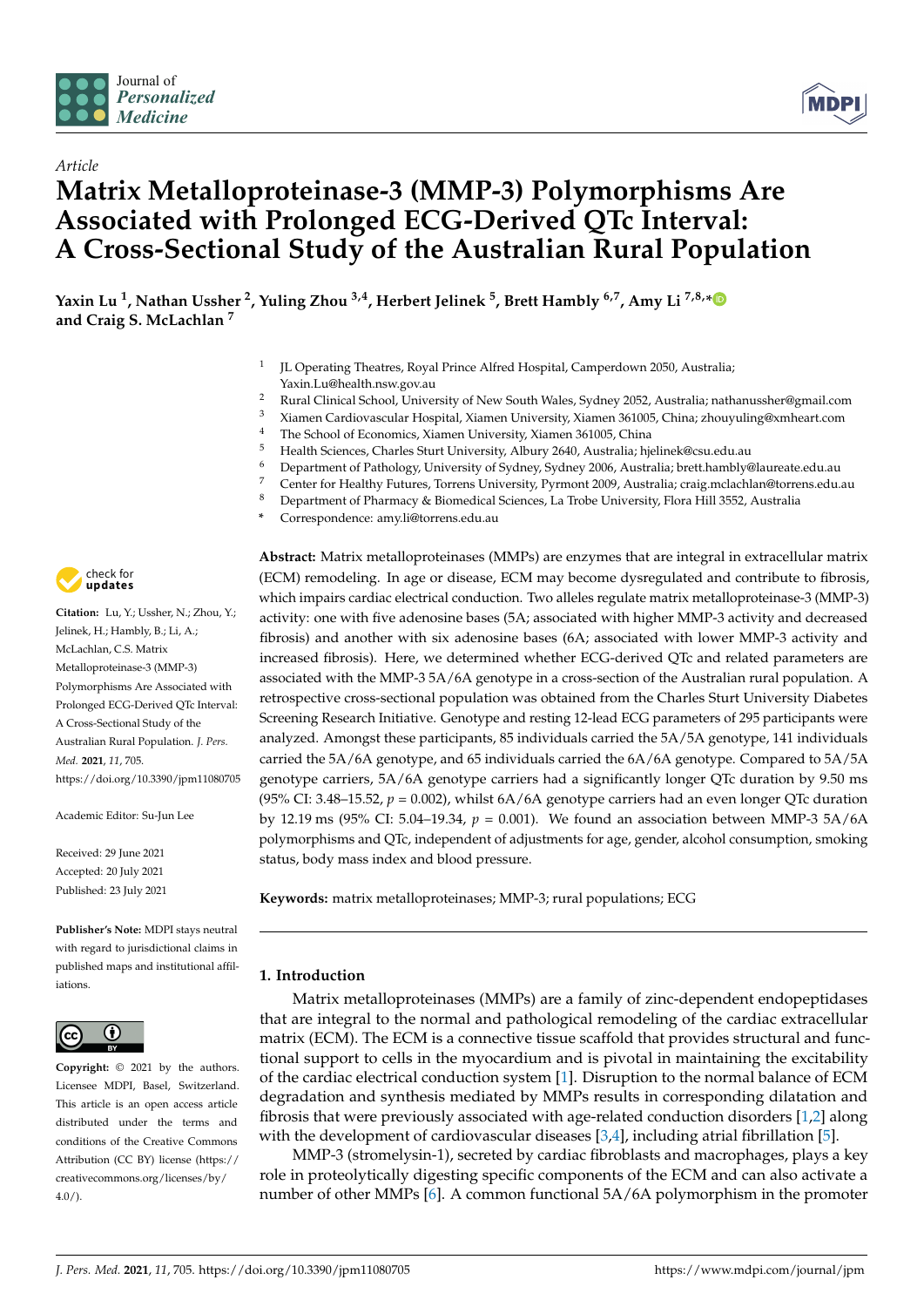region of the MMP-3 gene, which has a run of five adenosines (5A) on one allele and six adenosines (6A) on the second allele at nucleotide −1171, influences MMP-3 promoter activity and transcription factor binding [\[3\]](#page-6-2). This 5A/6A polymorphism has been extensively reported on in gene association studies with links to myocardial infarction, angina, ischemic stroke, deep venous thrombosis, abdominal aortic aneurysm, coronary artery stenosis, hypertension and arrhythmias [\[7–](#page-7-2)[11\]](#page-7-3).

Polymorphisms in the MMP-3 gene translate into measurable differences in phenotypic outcome. In vitro gene reporter assays demonstrated that the 5A allelic promoter activity was approximately two-fold higher than the 6A allelic promoter activity in driving MMP-3 gene expression [\[12\]](#page-7-4). In agreement, an in vivo study confirmed that the 5A allele is associated with increased MMP-3 transcription, but only in specific environmental conditions involving inflammation [\[13\]](#page-7-5). Further studies also reveal associations between MMP-3 5A/6A polymorphisms, atherosclerosis and vascular remodeling in both humans and animals [\[3](#page-6-2)[,14\]](#page-7-6). These data imply that the 5A allele (i.e., 5A/5A or 5A/6A genotype) with its higher MMP-3 activity would favor ECM degradation that has been associated with acute coronary events [\[15\]](#page-7-7) and aortic aneurysms [\[8\]](#page-7-8). In contrast, it was postulated that the 6A allele, with reduced MMP-3 activity, tends to accumulate ECM and is associated with coronary stenosis [\[14\]](#page-7-6) and the formation of ECM-rich stable atherosclerotic plaques [\[3](#page-6-2)[,12\]](#page-7-4). Thus, 6A/6A genotypes are associated with phenotypes of ECM deposition, whereas 5A/6A and 5A/5A genotypes are associated with phenotypes involving ECM degradation. Surprisingly, both alleles are involved in remodeling that results in adverse cardiovascular outcomes, indicating that MMP-3 homeostasis is essential to normal function.

Since MMP-3 is an active player in ECM homeostasis, we hypothesize that 5A and 6A polymorphisms associated with adverse myocardial remodeling, which increases collagen synthesis and disrupts efficient electrical conduction, may be associated with electrocardiogram (ECGs) changes. Few studies have investigated the interaction of MMP-3 genotypes with differential ECG parameters. Our aim is to explore the association of MMP-3 5A/6A polymorphisms on ECG parameters in an ageing rural Australian population. These models will be adjusted for conventional cardiovascular disease risk factors (e.g., smoking, hypertension, and diabetes).

#### **2. Materials and Methods**

## *2.1. Study Population and Design*

This retrospective study was based on biobanked blood samples from a community health screening project conducted at the Albury-Wodonga campus of Charles Sturt University, Australia. For this study, 295 participants with complete clinical phenotypic data, ECG data and whole blood samples were selected. Written informed consent was obtained from each subject. Ethical approval for the study was obtained from the Charles Sturt University Human Research Ethics Committee (protocol number 2006/042).

#### *2.2. Data Collection*

A standardized questionnaire was used to collect demographic information such as age, sex, smoking history, alcohol consumption, height, and weight (to calculate body mass index). Clinical histories were also collected as part of the screening, which documented pre-existing medical conditions such as hypertension, cardiovascular disease, and diabetes mellitus. Subjects were classified as "consuming alcohol" if they answered "yes" to drinking more than two to three standard drinks per day.

#### *2.3. Blood Collection and Biochemistry Assessment*

Venous blood samples were collected in EDTA-containing tubes. Fasting glucose levels, glycated hemoglobin (HbA1C), low-density lipoprotein (LDL), high-density lipoprotein (HDL), total cholesterol, and triglycerides were measured. All participants were asked to fast for a minimum of 8 h prior to attending the health screening. These samples were processed at South West Pathology, Albury.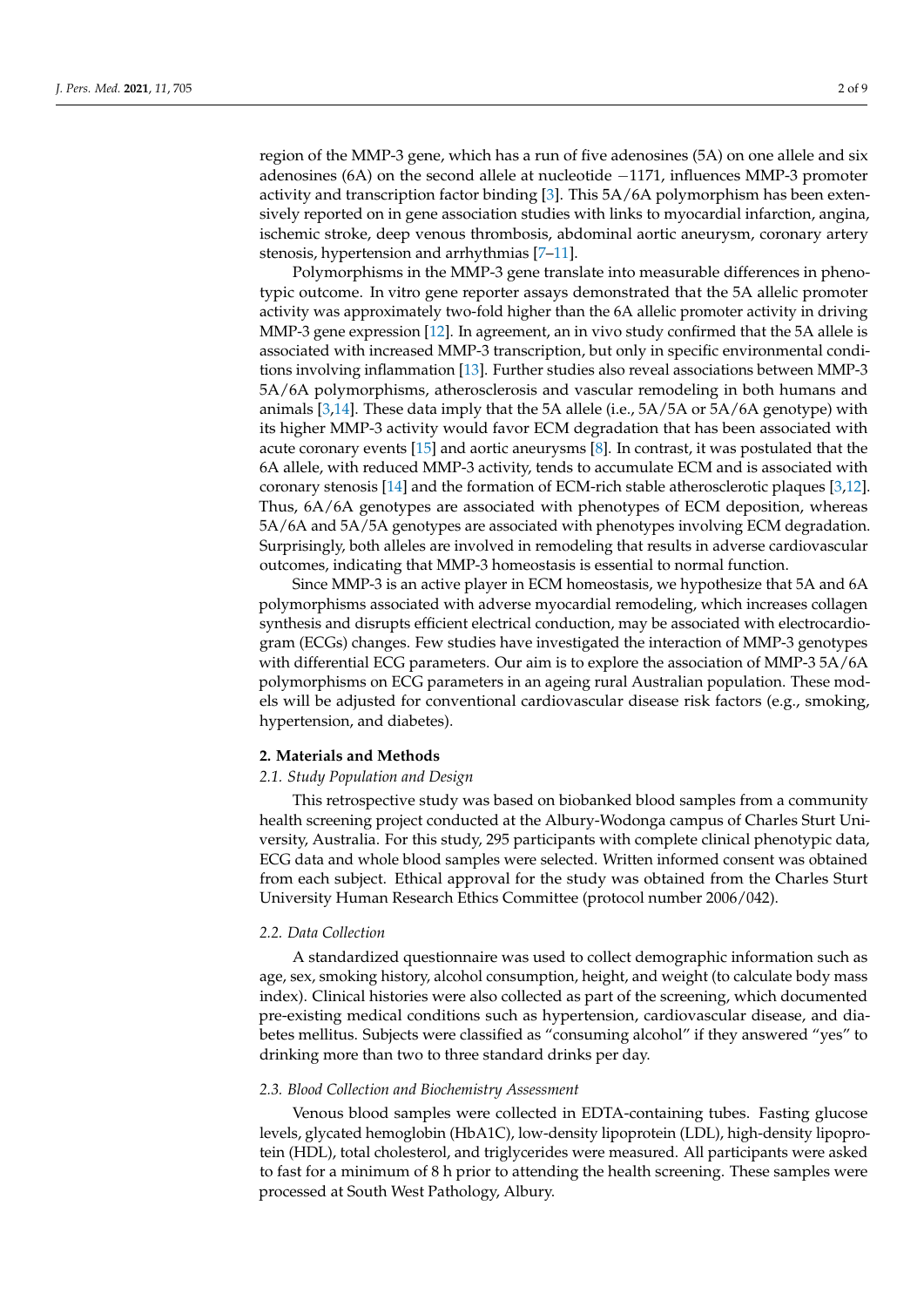# *2.4. Blood Pressure Measurements*

Participants rested for a 5 min period prior to blood pressure measurements. Blood pressure was measured with a standard mercury sphygmomanometer (Welch Allyn Australia P/L) in a supine position. The blood pressure cuff was placed on the upper arm and measurements were taken then repeated one minute later and the average was recorded.

### *2.5. 12-Lead Electrocardiogram (ECG)*

Resting 12-lead ECGs were performed using a Welch Allyn PC-based ECG that automatically calculated the following ECG parameters from a 10 s ECG strip: PQ interval (PQi), QRS duration (QRSd), QT dispersion (QTd), QT interval (QTi), and the corrected QT interval (QTc). The QTi parameter represents the duration between the onset of ventricular depolarization and completion of repolarization. However, QTi measurements will vary depending on age and gender and are inversely proportional to heart rate [\[16\]](#page-7-9). In clinical practice, QTi is often adjusted for heart rate (HR) resulting in a corrected QTi (QTc) using the Bazett formula (see below), where RR is the time between two successive R waves. **Bazett's correction for QT interval (***QTc***)**:

$$
QT_c = \frac{QT_i}{\sqrt{RR}} = \frac{QT_i}{\sqrt{\frac{60}{HR}}} = QT_i\sqrt{\frac{HR}{60}}
$$

### *2.6. DNA Genotyping*

DNA from whole blood samples was extracted in line with the manufacturer's instructions (QIAamp DNA Mini Kit; QIAamp®, Qiagen, Chadstone, VIC, Australia). MMP-3 genotypes were then determined using pyrosequencing. To differentiate between (5A/5A, 6A/6A) homozygous and (5A/6A) heterozygous genotypes, specific primers that would anneal immediately adjacent to the single nucleotide polymorphisms (SNP) of interest were designed using PyroMark assay design software. Two single-stranded DNA fragments (SigmaTM), identical to the sequences of the 118 bp PCR fragment containing 5A in the SNP region and the 119 bp PCR fragment containing 6A in the SNP region, were used as positive controls to validate the pyrosequencing results. A self-priming oligonucleotide was also used to validate the viability of the vacuum workstation and the performance of the PyroMark Q24 instrument. To reveal any contamination in the reagents used or non-specific products formed from the PCR reactions, several negative controls were used. Assays were run without the sequencing primer, without the ssDNA-5A and -6A, and without patient DNA to check for contamination in their corresponding solutions.

## *2.7. Statistical Analysis*

Data were expressed as means and standard deviation (SD). Uni-variable and multivariable general linear models were applied to analyze the relationship between blood pressure, ECG parameters and MMP-3 5A/6A genotypes. Possible associations between MMP-3 5A/6A polymorphisms and cardiovascular risk factors (diabetes mellitus, cardiovascular disease, and hypertension) were investigated using multivariable logistic regression models. All data were analyzed using SPSS 24.0 (IBM, Armonk, New York, NY, USA). A two-sided *p*-value < 0.05 was considered statistically significant.

# **3. Results**

This study population of 295 subjects older than 25 years was obtained from the rural Australian community with an average age of  $64.88 \pm 10.17$  years, with 42.7% of the cohort being male (Table [1\)](#page-3-0). In this study population, 94 participants were treated for diabetes mellitus with one prediabetic and 89 of those having the type 2 variant; the remaining 200 participants did not have diabetes mellitus. In this cohort, 65 participants had cardiovascular disease (22.0%), 162 participants had hypertension (54.9%) consistent with the above average (>130 mmHg) SBP values, six participants were current smokers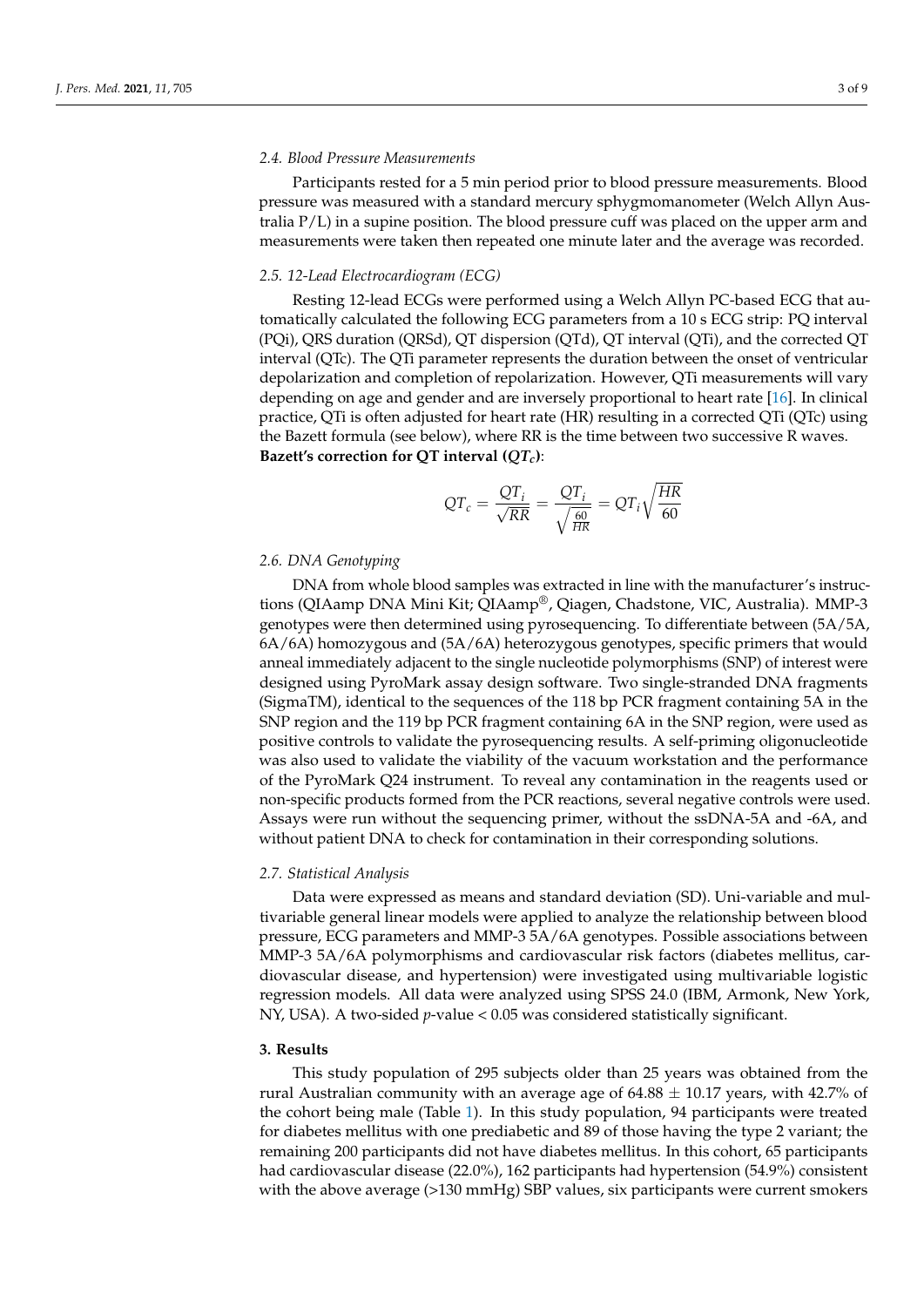(2.0%), and 24 participants reported consuming more than two to three glasses of alcohol per day (8.1%).

<span id="page-3-0"></span>**Table 1.** Baseline characteristics of the Australian rural population. Demographic, blood biochemistry, blood pressure, and ECG values.

| Factor                           | Mean $\pm$ SD      | $N$ (%)          |
|----------------------------------|--------------------|------------------|
| N                                |                    | 295              |
| Age (years)                      | $64.88 \pm 10.17$  |                  |
| <b>Sex</b>                       |                    |                  |
| Female (%)                       |                    | 169 (57.3)       |
| Male $(\%)$                      |                    | 126 (42.7)       |
| BMI $(kg/m^2)$                   | $28.42 \pm 4.93$   |                  |
| Diabetes mellitus                |                    |                  |
| Prediabetes (%)<br>Type I $(\%)$ |                    | 1(0.3)<br>5(1.7) |
| Type II $(\%)$                   |                    | 89 (31.2)        |
| Cardiovascular disease (%)       |                    | 65(22.0)         |
| Hypertension (%)                 |                    | 162 (54.9)       |
| Smoking (%)                      |                    | 6(2.0)           |
| Alcohol (%)                      |                    | 24(8.1)          |
| SBP (mmHg)                       | $130.19 \pm 17.42$ |                  |
| DBP (mmHg)                       | $76.61 \pm 9.81$   |                  |
| Glucose (mM)                     | $6.04 \pm 2.57$    |                  |
| $HbA_{1c}$ (%)                   | $6.11 \pm 1.13$    |                  |
| TC (mM)                          | $5.00 \pm 1.17$    |                  |
| triglyceride (mM)                | $1.41 \pm 0.80$    |                  |
| HDLc(mM)                         | $1.37 \pm 0.38$    |                  |
| LDLc (mM)                        | $3.00 \pm 1.04$    |                  |
| TC/HDL                           | $3.82 \pm 1.09$    |                  |
| $PQ_i$ (ms)                      | $174.58 \pm 28.24$ |                  |
| $QRS_d$ (ms)                     | $101.54 \pm 17.65$ |                  |
| $QTc$ (ms)                       | $429.42 \pm 23.04$ |                  |
| $QTd$ (ms)                       | $62.77 \pm 32.43$  |                  |

BMI, body mass index; SBP, systolic blood pressure; DBP, diastolic blood pressure; HbAc1, glycated hemoglobin; TC, total cholesterol; HDLc, high-density lipoprotein cholesterol; LDLc, low-density lipoprotein cholesterol; CVD, cardiovascular disease.

Associations between MMP-3 polymorphism and blood pressure (SBP, DBP) or ECG parameters (PQi, QRSd, QTc, QTd) are presented in Table [2.](#page-4-0) SBP and DBP were not associated with 5A/6A or 6A/6A polymorphisms. The PQi, QRSd, and QTd measurements revealed no significant differences  $(p = NS)$  between the polymorphisms. In contrast, QTc duration was prolonged in carriers of the  $5A/6A$  ( $p = 0.002$ ) and  $6A/6A$  ( $p = 0.002$ ) genotype in comparison to the 5A/5A genotype. The average QTc durations of the 5A/5A, 5A/6A, and 6A/6A genotypes were  $422.08 \pm 19.09$  ms,  $431.91 \pm 22.92$  ms, and  $433.39 \pm 25.82$  ms, respectively.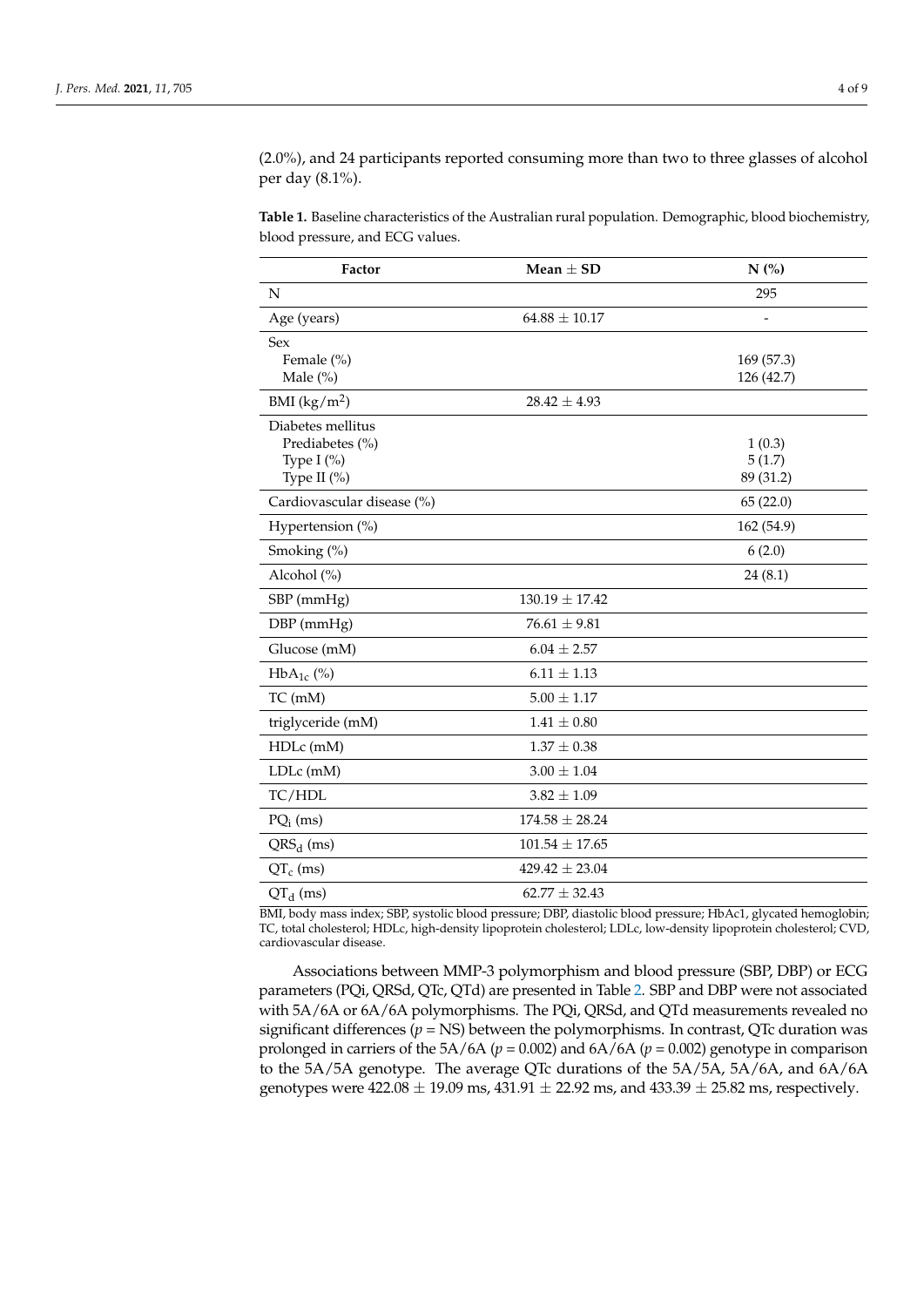| $5A/5A (n = 85)$            |           | $5A/6A (n = 141)$ | $6A/6A (n = 69)$ |       |              |                  |       |
|-----------------------------|-----------|-------------------|------------------|-------|--------------|------------------|-------|
|                             |           | Coefficient*      | 95% CI           | v     | Coefficient* | 95% CI           | p     |
| <b>SBP</b>                  | Reference | 0.21              | $(-4.51, 4.94)$  | 0.930 | $-0.46$      | $(-6.04, 5.11)$  | 0.871 |
| <b>DBP</b>                  | Reference | $-0.14$           | $(-2.79, 2.51)$  | 0.918 | 1.79         | $(-1.34, 4.91)$  | 0.262 |
| PQ                          | Reference | $-3.82$           | $(-11.52, 3.86)$ | 0.328 | $-8.10$      | $(-17.18, 0.99)$ | 0.081 |
| <b>ORS</b>                  | Reference | 2.51              | $(-2.26, 7.28)$  | 0.301 | 3.53         | $(-2.11, 9.16)$  | 0.219 |
| <b>OTc</b>                  | Reference | 9.83              | (3.71, 15.94)    | 0.002 | 11.31        | (4.09, 18.53)    | 0.002 |
| OTd                         | Reference | $-0.68$           | $(-10.01, 8.66)$ | 0.887 | 0.94         | (-10.03, 11.91)  | 0.866 |
| $\sim$ $\sim$ $\sim$ $\sim$ | . .       |                   |                  |       | .            |                  |       |

<span id="page-4-0"></span>**Table 2.** Blood pressure and ECG parameters across MMP-3 polymorphisms.

wild type allele or genotype served as a reference; \* calculated using general regression model, without adjustment.

Factors that that may have influenced QTc duration were adjusted for in the multivariate models (Table [3\)](#page-4-1). Covariates adjusted included age, gender, alcohol status, smoking status, BMI, SBP, and DBP. We confirm that the QTc of the 5A/6A genotype carriers was longer by 9.50 ms (95% CI: 3.48–15.52, *p* = 0.002) and for 6A/6A genotypes by 12.19 ms (95% CI: 5.04–19.34,  $p = 0.001$ ) compared to 5A/5A genotype carriers.

<span id="page-4-1"></span>**Table 3.** Multivariate logistic regression analysis between ECG parameters and MMP-3 polymorphisms.

|     | 5A/6A     |                          |                  | 6A/6A |              |                  |       |
|-----|-----------|--------------------------|------------------|-------|--------------|------------------|-------|
|     | 5A/5A     | Coefficient <sup>*</sup> | 95%CI            |       | Coefficient* | 95%CI            | v     |
| PQ  | Reference | $-3.74$                  | $(-11.14, 3.65)$ | 0.320 | $-8.33$      | $(-17.14, 0.47)$ | 0.063 |
| ORS | Reference | 2.54                     | $(-2.01, 7.09)$  | 0.272 | 3.033        | $(-2.37, 8.44)$  | 0.270 |
| OTc | Reference | 9.50                     | (3.48, 15.52)    | 0.002 | 12.19        | (5.04, 19.34)    | 0.001 |
| OTd | Reference | $-0.50$                  | $(-9.87, 8.87)$  | 0.916 | 1.64         | (–9.45, 12.72)   | 0.771 |

 $\bar{\gamma}$  wild type allele or genotype served as a reference; \* calculated using general regression model, adjusted by age, gender, alcohol status, smoking status, BMI, SBP, and DBP.

Further exploratory analysis for cardiovascular risk factors and MMP3 polymorphisms adjusted by age, gender, alcohol consumption, smoking status, and BMI is detailed in Table [4.](#page-4-2) The 5A/6A and 6A/6A genotype showed no significant associations with diabetes mellitus ( $p = NS$ ), cardiovascular disease ( $p = NS$ ), or hypertension ( $p = NS$ ).

<span id="page-4-2"></span>**Table 4.** Multivariate logistic regression analysis between cardiovascular risk factors and of MMP-3 polymorphisms.

|                   | 5A/5A |       | 5A/6A        |       |                 | 6A/6A        |       |
|-------------------|-------|-------|--------------|-------|-----------------|--------------|-------|
|                   |       | $OR*$ | 95%CI        | v     | OR <sup>*</sup> | 95%CI        | p     |
| Diabetes mellitus | 1.00  | 1.00  | (0.55, 1.52) | 0.999 | 1.23            | (0.61, 2.48) | 0.566 |
| <b>CVD</b>        | 1.00  | 1.54  | (0.76, 3.13) | 0.234 | 1.04            | (0.44, 2.45) | 0.934 |
| Hypertension      | 1.00  | 0.74  | (0.41, 1.35) | 0.331 | 1.03            | (0.50, 2.12) | 0.928 |

\* calculated using logistic regression model, adjusted by age, gender, alcohol consumption, smoking status, and BMI.

# **4. Discussion**

This study examined associations between MMP-3 5A/6A polymorphisms and ECGderived cardiac conduction parameters in a cross-sectional Australian rural population. We found that QTc interval was associated with MMP-3 5A/6A and 6A/6A polymorphisms. Prolonged QTc interval persisted in individuals carrying the 6A allele independent of adjustments for age, gender, alcohol consumption, smoking status, BMI, and blood pressure. It should be noted that QTc prolongation as described in this study  $(431.91 \pm 22.92 \text{ ms})$ for 5A/6A and  $433.39 \pm 25.82$  ms for  $6A/6A$ ) remains within the physiological range and should not be confused for long QT syndrome (QTc > 500 ms) [\[17](#page-7-10)[,18\]](#page-7-11).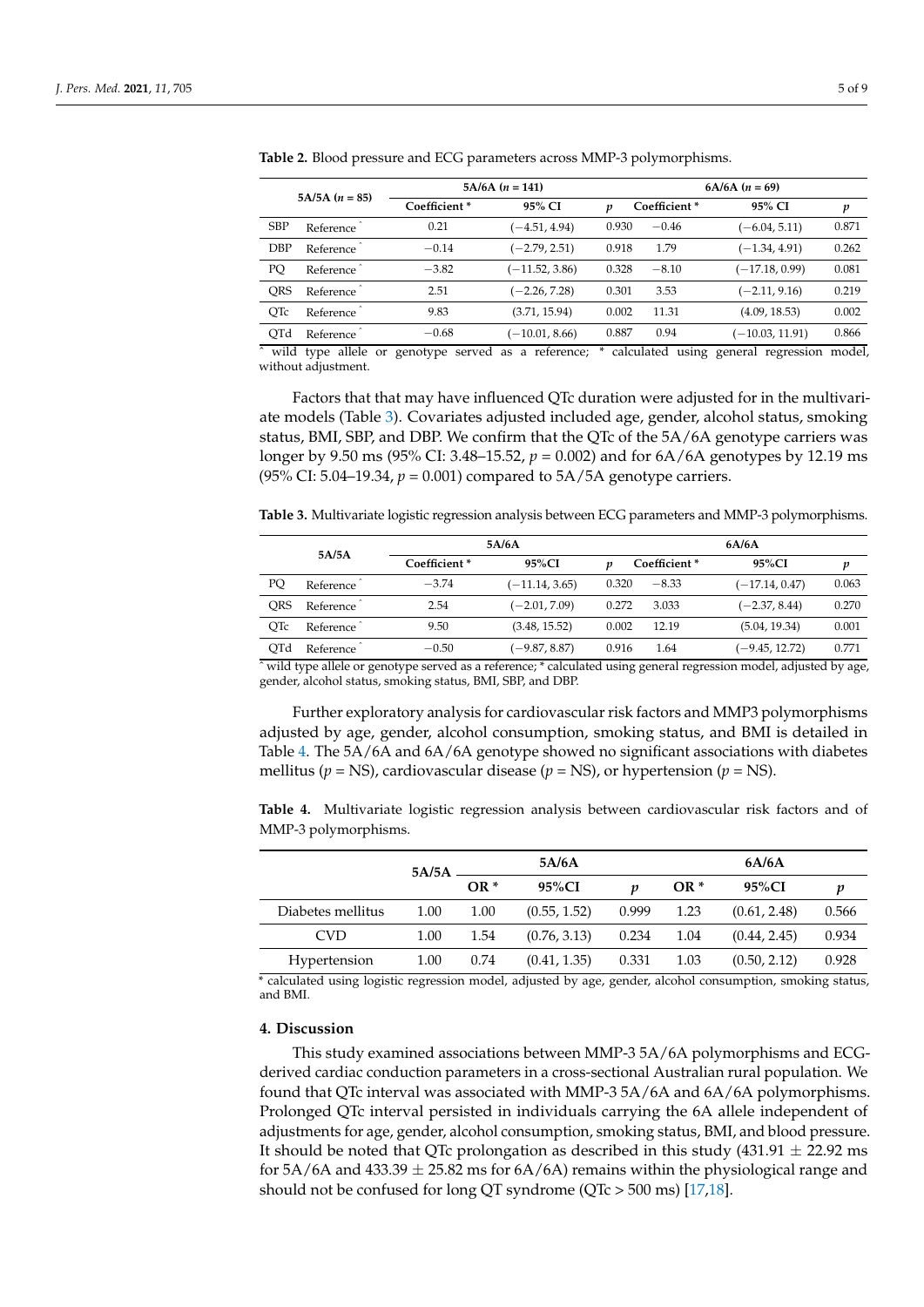Several studies had reported that QTc prolongation was strongly associated with age [\[19–](#page-7-12)[21\]](#page-7-13). The highest incidence of prolonged QTc was identified in individuals aged over 80 years but decreased in those under the age of 50 years [\[20\]](#page-7-14). It is therefore unsurprising that we found no further age-adjusted differences as our study cohort consists of participants with a mean age of  $64.88 \pm 10.17$  years, falling well within the reported age brackets with the least (<50 years old) and greatest (>80 years old) effects on QTc. Notably, Zhang et al. (2011) found that a 50 ms prolongation of QTc duration increased the relative risk of total mortality by 1.20, cardiovascular mortality by 1.29, coronary heart disease mortality by 1.49 and sudden cardiac death by 1.24 [\[22\]](#page-7-15). This metanalysis suggests that the 5A/6A and 6A/6A genotypes, which further prolong QTc in addition to age, are a factor that may increase the risk of acquiring a cardiovascular disease.

While there are several possible factors that influence QTc, we identified that MMP-3 polymorphisms may in part contribute to ECM remodeling in older populations and be reflected as a prolonged QTc interval. In our cohort of older rural Australians, 71% carried the 5A/6A or 6A/6A genotype. Since MMP-3 has been implicated in degrading specific components of the ECM [\[23\]](#page-7-16), the 6A allele that is associated with reduced MMP-3 promoter activity may increase matrix deposition in the heart, resulting in fibrosis [\[12\]](#page-7-4) that accompanies physiological ageing [\[24\]](#page-7-17). The MMP-3 6A allele may also influence the creation of sparsely interconnected strands of myocytes that become electrically isolated from one another by collagen bundles. Indeed, fibrosis can force electrical impulses to form a zigzag pathway through the tissue, delaying cardiac propagation of electrical impulses [\[25\]](#page-7-18). Our findings suggest that the 6A allele may physiologically influence the extended duration between ventricular depolarization and repolarization. It is appreciated that an already extended QTc interval of older individuals carrying the 6A allele would be more susceptible to reaching clinically relevant QTc in the presence of common medications known to prolong QTc [\[23\]](#page-7-16).

Additionally, the coordinated action of cardiac myocytes is created by gap junctions, which allow electrical coupling and the direct cell–cell transfer of chemical signals between cells. The building blocks of these gap junctions are various connexin  $(Cx)$  proteins, which are differentially expressed in the cardiac chambers and conduction system. For instance, Cx40 and Cx43 co-expressed in the atria, while Cx43 is the only connexin found within the ventricular myocardium [\[26\]](#page-7-19). Not only do MMPs remodel the extracellular matrix, but they also cleave intracellular proteins such as connexins [\[27\]](#page-7-20). In fact, the differential expression of connexins between the atria, ventricular and conduction system is thought, in part, to be due to MMPs. For instance, in cardiac fibroblasts, increased expression of MMP-2 and MMP-9 has been associated with concomitant decreases in Cx43 expression [\[28\]](#page-7-21). Reduced expression of Cx43 has been shown to increase fibrosis in stressed mouse hearts, impeding linear conduction [\[29\]](#page-7-22). Given the role of MMP-3 as an upstream activator of many other MMPs, including MMP-1, -7, and -9 [\[4\]](#page-6-3), which in turn alter Cx protein expression, this may help explain the differences in the QTc between MMP-3 genotypes noted in our study.

Furthermore, our study found no association between MMP-3 polymorphisms and QRS duration. In contrast, one previous study investigated the associations between MMP-3 5A/6A polymorphisms and ECG-derived QRS duration [\[30\]](#page-8-0). Unsurprisingly, this study examined 184 chronic heart failure patients stratified into ischemic and nonischemic causes. Despite no correlation between MMP-3 5A/6A polymorphisms and ventricular remodeling, subjects with the MMP-3 6A allele had increased QRS duration. Correspondingly, subjects with the 5A/5A genotype and a non-ischemic cause of heart failure appeared protected from significant changes in QRS parameters. Intriguingly, increased MMP-3 protein expression was also previously identified in non-ischemic but not in ischemic dilated cardiomyopathy patients [\[31\]](#page-8-1). Together, these data suggest that MMP-3 may contribute to ventricular remodeling in specific forms of heart failure, resulting in impaired electrical conductivity. Our study, to the best of our knowledge, is the first to examine potential associations with MMP-3 5A/6A polymorphisms and cardiac conduction in a cohort of patients without heart failure.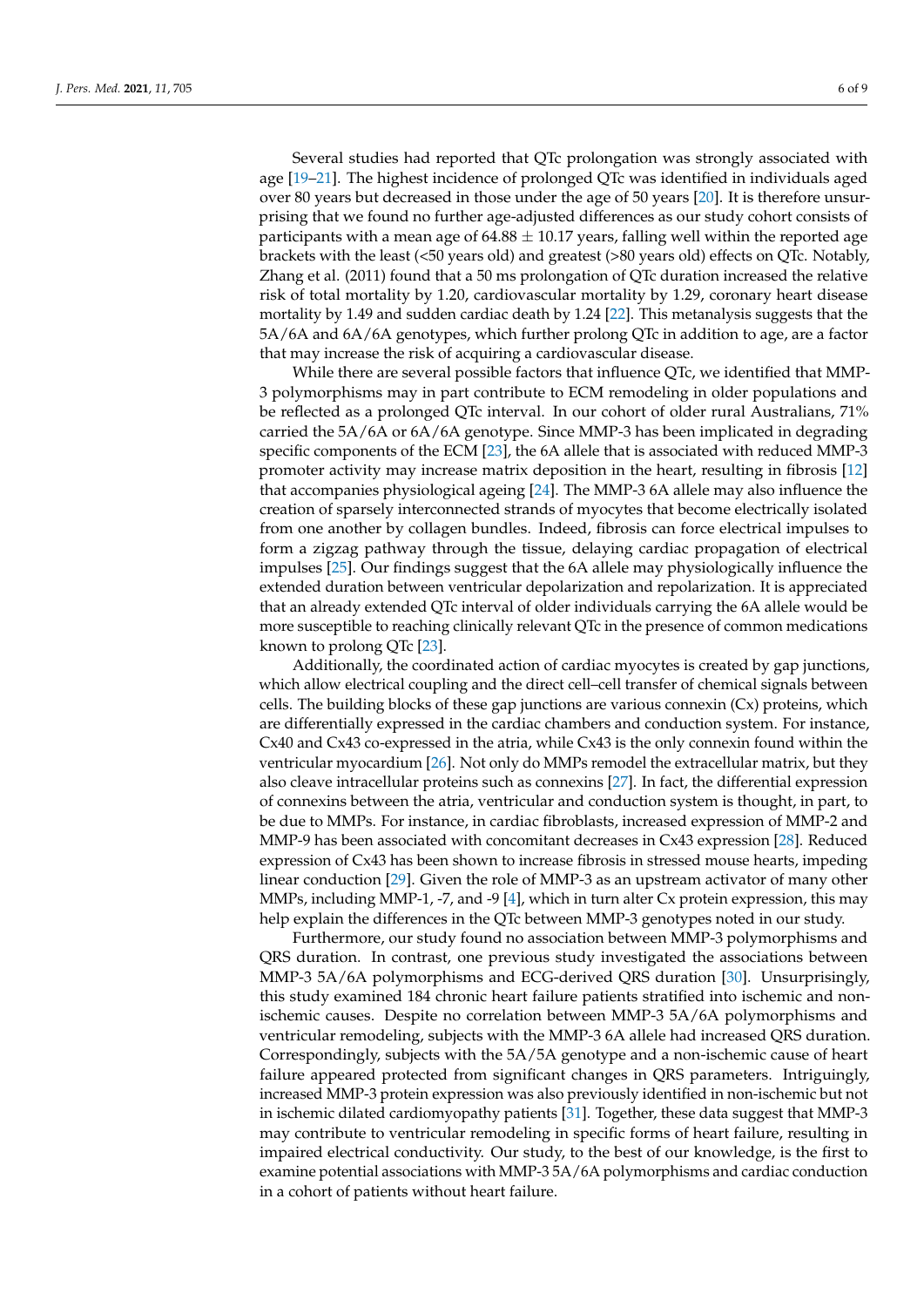Nevertheless, our results should be interpreted in the context of certain limitations. We used the autogenerated QTc formula from the Welch Allyn PC system to calculate QTc values. QTc is approximately normally distributed in the general population and normal ranges have been stratified according to age (i.e., children versus adults) and gender. Whilst there has been some debate about this, in 2009, a joint report from the American Hospital Association, American College of Cardiology, and other professional organizations recommended that the normal range of QTc in women be set at 390–460 ms, while the normal range of QTc for men be set at 390–450 ms [\[18\]](#page-7-11). However, a recent metanalysis has shown that 10–20% of otherwise healthy individuals may have QTc values outside this range [\[22\]](#page-7-15). Similarly, while many authors consider values greater than 500 ms as a cause for concern, QTc values greater than 500 ms have certainly been recorded in healthy individuals [\[16\]](#page-7-9). Whilst it has been contentious which cut-off value to use for the diagnosis of an abnormal QTc, we elected to use continuous values of QTc in our regression models. The utility of various QTc formulas and automated screening tools have been reported on in several studies [\[32](#page-8-2)[–34\]](#page-8-3). While there is no consensus on the best formula to be used in clinical practice, in resting conditions with heart rates in the 60–90 beats/min range, these formulae generally provide equivalent results when diagnosing QT prolongation [\[35\]](#page-8-4) and so should not significantly affect our results.

#### **5. Conclusions**

In summary, we observed an association between MMP-3 5A/6A polymorphisms and QTc interval in a rural aging population. The 5A/6A and 6A/6A genotypes possibly stimulate subtle changes in the myocardial ECM structure that is associated with increased matrix deposition—enough to influence cardiac conduction in the ageing population largely free of overt cardiovascular diseases. Clinicians treating carriers of the 6A genotype who are seemly predisposed to longer QTc durations than their 5A/5A counterparts should take the phenotype into consideration when prescribing treatments that further prolong QTc duration and may lead to electrical conduction disorders such as torsade de pontes.

**Author Contributions:** Conceptualization, C.S.M. and B.H.; methodology, C.S.M. and B.H.; software, Y.Z.; validation, Y.Z. and Y.L.; formal analysis, Y.Z.; investigation, Y.L. and B.H.; resources, H.J. and B.H.; data curation, H.J.; writing—original draft preparation, Y.Z. and N.U.; writing—review and editing, C.S.M. and A.L; visualization, Y.Z. and A.L.; supervision, C.S.M. and B.H.; project administration, C.S.M. All authors have read and agreed to the published version of the manuscript.

**Funding:** This research received no external funding.

**Institutional Review Board Statement:** The study was conducted according to the guidelines of the Declaration of Helsinki, and approved by the Human Research Ethics Committee of Charles Sturt University (protocol number 2006/042).

**Informed Consent Statement:** Informed consent was obtained from all subjects involved in the study.

**Data Availability Statement:** The data presented in this study may be available upon reasonable request from the authors (A.L., C.S.M.). The data are not made publicly available due to ethical considerations as it is linked to clinical data.

**Conflicts of Interest:** The authors declare no conflict of interest.

#### **References**

- <span id="page-6-0"></span>1. Spadaccio, C.; Rainer, A.; Mozetic, P.; Trombetta, M.; Dion, R.A.; Barbato, R.; Nappi, F.; Chello, M. The role of extracellular matrix in age-related conduction disorders: A forgotten player? *J. Geriatr. Cardiol.* **2015**, *12*, 76–82. [\[CrossRef\]](http://doi.org/10.11909/j.issn.1671-5411.2015.01.009) [\[PubMed\]](http://www.ncbi.nlm.nih.gov/pubmed/25678907)
- <span id="page-6-1"></span>2. Li, Y.Y.; McTiernan, C.F.; Feldman, A.M. Interplay of matrix metalloproteinases, tissue inhibitors of metalloproteinases and their regulators in cardiac matrix remodeling. *Cardiovasc. Res.* **2000**, *46*, 214–224. [\[CrossRef\]](http://doi.org/10.1016/S0008-6363(00)00003-1)
- <span id="page-6-2"></span>3. Ye, S. Influence of matrix metalloproteinase genotype on cardiovascular disease susceptibility and outcome. *Cardiovasc. Res.* **2006**, *69*, 636–645. [\[CrossRef\]](http://doi.org/10.1016/j.cardiores.2005.07.015) [\[PubMed\]](http://www.ncbi.nlm.nih.gov/pubmed/16122719)
- <span id="page-6-3"></span>4. DeLeon-Pennell, K.Y.; Meschiari, C.A.; Jung, M.; Lindsey, M.L. Chapter two—Matrix metalloproteinases in myocardial infarction and heart failure. In *Progress in Molecular Biology and Translational Science*; Khalil, R.A., Ed.; Academic Press: Cambridge, MA, USA, 2017; Volume 147, pp. 75–100.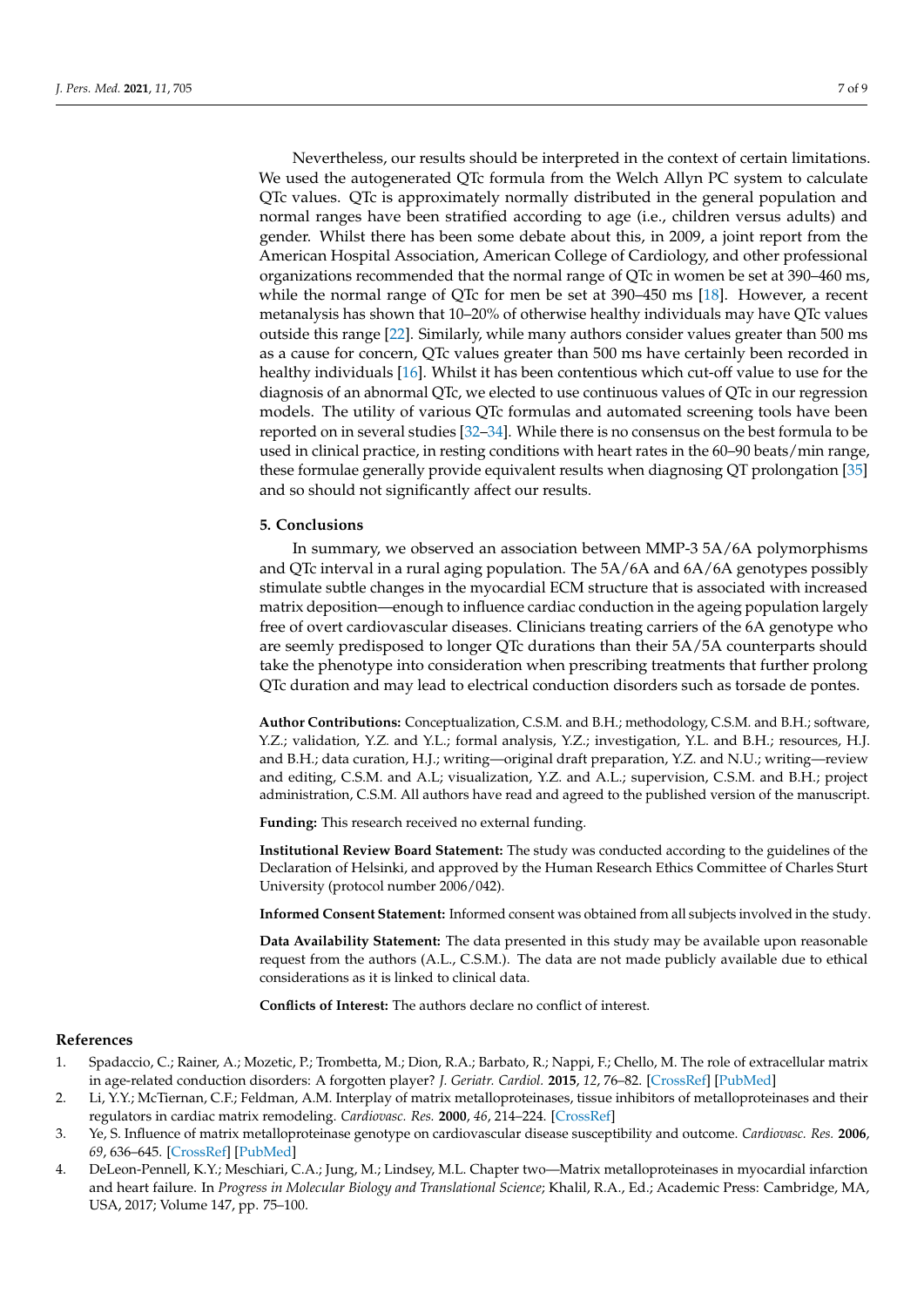- <span id="page-7-0"></span>5. Lombardi, F.; Belletti, S.; Battezzati, P.M.; Pacciolla, R.; Biondi, M.L. MMP-1 and MMP-3 polymorphism and arrhythmia recurrence after electrical cardioversion in patients with persistent atrial fibrillation. *J. Cardiovasc. Med.* **2011**, *12*, 37–42. [\[CrossRef\]](http://doi.org/10.2459/JCM.0b013e3283403366)
- <span id="page-7-1"></span>6. Mittal, R.; Patel, A.P.; Debs, L.H.; Nguyen, D.; Patel, K.; Grati, M.H.; Mittal, J.; Yan, D.; Chapagain, P.; Liu, X.Z. Intricate functions of matrix metalloproteinases in physiological and pathological conditions. *J. Cell. Physiol.* **2016**, *231*, 2599–2621. [\[CrossRef\]](http://doi.org/10.1002/jcp.25430)
- <span id="page-7-2"></span>7. Beton, O.; Arslan, S.; Acar, B.; Ozbilum, N.; Berkan, O. Association between MMP-3 and MMP-9 polymorphisms and coronary artery disease. *Biomed. Rep.* **2016**, *5*, 709–714. [\[CrossRef\]](http://doi.org/10.3892/br.2016.782) [\[PubMed\]](http://www.ncbi.nlm.nih.gov/pubmed/28105338)
- <span id="page-7-8"></span>8. Deguara, J.; Burnand, K.G.; Berg, J.; Green, P.; Lewis, C.M.; Chinien, G.; Waltham, M.; Taylor, P.; Stern, R.F.; Solomon, E.; et al. An increased frequency of the 5A allele in the promoter region of the MMP3 gene is associated with abdominal aortic aneurysms. *Hum. Mol. Genet.* **2007**, *16*, 3002–3007. [\[CrossRef\]](http://doi.org/10.1093/hmg/ddm258)
- 9. Kaplan, R.C.; Smith, N.L.; Zucker, S.; Heckbert, S.R.; Rice, K.; Psaty, B.M. Matrix metalloproteinase-3 (MMP3) and MMP9 genes and risk of myocardial infarction, ischemic stroke, and hemorrhagic stroke. *Atherosclerosis* **2008**, *201*, 130–137. [\[CrossRef\]](http://doi.org/10.1016/j.atherosclerosis.2008.01.003)
- 10. Li, X.-P.; Wan, G.-Z.; Wang, G.-J.; Li, J.-F. MMP3 -1171 5A/6A Promoter Genotype Influences Serum MMP3 Levels and Is Associated with Deep Venous Thrombosis. *Ann. Vasc. Surg.* **2016**, *34*, 261–267. [\[CrossRef\]](http://doi.org/10.1016/j.avsg.2015.11.039)
- <span id="page-7-3"></span>11. Zachariah, J.P.; Colan, S.D.; Lang, P.; Triedman, J.K.; Alexander, M.E.; Walsh, E.P.; Berul, C.I.; Cecchin, F. Circulating matrix metalloproteinases in adolescents with hypertrophic cardiomyopathy and ventricular arrhythmia. *Circ. Heart Fail.* **2012**, *5*, 462–466. [\[CrossRef\]](http://doi.org/10.1161/CIRCHEARTFAILURE.111.966200)
- <span id="page-7-4"></span>12. Ye, S.; Eriksson, P.; Hamsten, A.; Kurkinen, M.; Humphries, S.E.; Henney, A.M. Progression of coronary atherosclerosis is associated with a common genetic variant of the human stromelysin-1 promoter which results in reduced gene expression. *J. Biol. Chem.* **1996**, *271*, 13055–13060. [\[CrossRef\]](http://doi.org/10.1074/jbc.271.22.13055) [\[PubMed\]](http://www.ncbi.nlm.nih.gov/pubmed/8662692)
- <span id="page-7-5"></span>13. Zhu, C.; Odeberg, J.; Hamsten, A.; Eriksson, P. Allele-specific MMP-3 transcription under in vivo conditions. *Biochem. Biophys. Res. Commun.* **2006**, *348*, 1150–1156. [\[CrossRef\]](http://doi.org/10.1016/j.bbrc.2006.07.174) [\[PubMed\]](http://www.ncbi.nlm.nih.gov/pubmed/16904077)
- <span id="page-7-6"></span>14. Humphries, S.; Bauters, C.; Meirhaeghe, A.; Luong, L.; Bertrand, M.; Amouyel, P. The 5A6A polymorphism in the promoter of the stromelysin-1 (MMP3) gene as a risk factor for restenosis. *Eur. Heart J.* **2002**, *23*, 721–725. [\[CrossRef\]](http://doi.org/10.1053/euhj.2001.2895) [\[PubMed\]](http://www.ncbi.nlm.nih.gov/pubmed/11977998)
- <span id="page-7-7"></span>15. Pawlik, A.; Plucinska, M.; Kopec, M.; Głabowski, D.; Czerewaty, M.; Safranow, K. MMP1 and MMP3 gene polymorphisms in patients with acute coronary syndromes. *IUBMB Life* **2017**, *69*, 850–855. [\[CrossRef\]](http://doi.org/10.1002/iub.1684)
- <span id="page-7-9"></span>16. Bednar, M.M.; Harrigan, E.P.; Anziano, R.J.; Camm, A.J.; Ruskin, J.N. The QT interval. *Prog. Cardiovasc. Dis.* **2001**, *43*, 1–45.
- <span id="page-7-10"></span>17. Burns, C.; Ingles, J.; Davis, A.M.; Connell, V.; Gray, B.; Hunt, L.; McGaughran, J.; Semsarian, C. Clinical and genetic features of Australian families with long QT syndrome: A registry-based study. *J. Arrhythm.* **2016**, *32*, 456–461. [\[CrossRef\]](http://doi.org/10.1016/j.joa.2016.02.001) [\[PubMed\]](http://www.ncbi.nlm.nih.gov/pubmed/27920829)
- <span id="page-7-11"></span>18. Rautaharju, P.M.; Surawicz, B.; Gettes, L.S.; Bailey, J.J.; Childers, R.; Deal, B.J.; Gorgels, A.; Hancock, E.W.; Josephson, M.; Kligfield, P.; et al. AHA/ACCF/HRS recommendations for the standardization and interpretation of the electrocardiogram: Part IV: The ST segment, T and U waves, and the QT interval: A scientific statement from the American Heart Association Electrocardiography and Arrhythmias Committee, Council on Clinical Cardiology; the American College of Cardiology Foundation; and the Heart Rhythm Society. Endorsed by the International Society for Computerized Electrocardiology. *J. Am. Coll. Cardiol.* **2009**, *53*, 982–991. [\[CrossRef\]](http://doi.org/10.1016/j.jacc.2008.12.014) [\[PubMed\]](http://www.ncbi.nlm.nih.gov/pubmed/19281931)
- <span id="page-7-12"></span>19. Mangoni, A.A.; Kinirons, M.T.; Swift, C.G.; Jackson, S.H. Impact of age on QT interval and QT dispersion in healthy subjects: A regression analysis. *Age Ageing* **2003**, *32*, 326–331. [\[CrossRef\]](http://doi.org/10.1093/ageing/32.3.326)
- <span id="page-7-14"></span>20. Rabkin, S.W.; Cheng, X.-B.J.; Thompson, D.J. Detailed analysis of the impact of age on the QT interval. *J. Geriatr. Cardiol.* **2016**, *13*, 740–748. [\[CrossRef\]](http://doi.org/10.11909/j.issn.1671-5411.2016.09.013)
- <span id="page-7-13"></span>21. Reardon, M.; Malik, M. QT interval change with age in an overtly healthy older population. *Clin. Cardiol.* **1996**, *19*, 949–952. [\[CrossRef\]](http://doi.org/10.1002/clc.4960191209)
- <span id="page-7-15"></span>22. Zhang, Y.; Post, W.S.; Blasco-Colmenares, E.; Dalal, D.; Tomaselli, G.F.; Guallar, E. Electrocardiographic QT interval and mortality: A meta-analysis. *Epidemiology* **2011**, *22*, 660. [\[CrossRef\]](http://doi.org/10.1097/EDE.0b013e318225768b)
- <span id="page-7-16"></span>23. Olejarz, W.; Łacheta, D.; Kubiak-Tomaszewska, G. Matrix metalloproteinases as biomarkers of atherosclerotic plaque instability. *Int. J. Mol. Sci.* **2020**, *21*, 3946. [\[CrossRef\]](http://doi.org/10.3390/ijms21113946) [\[PubMed\]](http://www.ncbi.nlm.nih.gov/pubmed/32486345)
- <span id="page-7-17"></span>24. Meschiari, C.A.; Ero, O.K.; Pan, H.; Finkel, T.; Lindsey, M.L. The impact of aging on cardiac extracellular matrix. *Geroscience* **2017**, *39*, 7–18. [\[CrossRef\]](http://doi.org/10.1007/s11357-017-9959-9) [\[PubMed\]](http://www.ncbi.nlm.nih.gov/pubmed/28299638)
- <span id="page-7-18"></span>25. Nguyen, T.P.; Qu, Z.; Weiss, J.N. Cardiac fibrosis and arrhythmogenesis: The road to repair is paved with perils. *J. Mol. Cell. Cardiol.* **2014**, *70*, 83–91. [\[CrossRef\]](http://doi.org/10.1016/j.yjmcc.2013.10.018)
- <span id="page-7-19"></span>26. Nielsen, M.S.; Axelsen, L.N.; Sorgen, P.L.; Verma, V.; Delmar, M.; Holstein-Rathlou, N.-H. Gap junctions. *Compr. Physiol.* **2012**, *2*, 1981–2035. [\[CrossRef\]](http://doi.org/10.1002/cphy.c110051) [\[PubMed\]](http://www.ncbi.nlm.nih.gov/pubmed/23723031)
- <span id="page-7-20"></span>27. De Bock, M.; Wang, N.; Decrock, E.; Bultynck, G.; Leybaert, L. Intracellular cleavage of the Cx43 C-terminal domain by matrix-metalloproteases: A novel contributor to inflammation? *Mediat. Inflamm.* **2015**, *2015*, 257471. [\[CrossRef\]](http://doi.org/10.1155/2015/257471) [\[PubMed\]](http://www.ncbi.nlm.nih.gov/pubmed/26424967)
- <span id="page-7-21"></span>28. Peng, H.-J.; Dai, D.-Z.; Ji, H.; Dai, Y. The separate roles of endothelin receptors participate in remodeling of matrix metalloproteinase and connexin 43 of cardiac fibroblasts in maladaptive response to isoproterenol. *Eur. J. Pharmacol.* **2010**, *634*, 101–106. [\[CrossRef\]](http://doi.org/10.1016/j.ejphar.2010.02.001) [\[PubMed\]](http://www.ncbi.nlm.nih.gov/pubmed/20167215)
- <span id="page-7-22"></span>29. Jansen, J.A.; van Veen, T.A.; de Jong, S.; van der Nagel, R.; van Stuijvenberg, L.; Driessen, H.; Labzowski, R.; Oefner, C.M.; Bosch, A.A.; Nguyen, T.Q. Reduced Cx43 expression triggers increased fibrosis due to enhanced fibroblast activity. *Circ. Arrhythm. Electrophysiol.* **2012**, *5*, 380–390. [\[CrossRef\]](http://doi.org/10.1161/CIRCEP.111.966580) [\[PubMed\]](http://www.ncbi.nlm.nih.gov/pubmed/22368123)